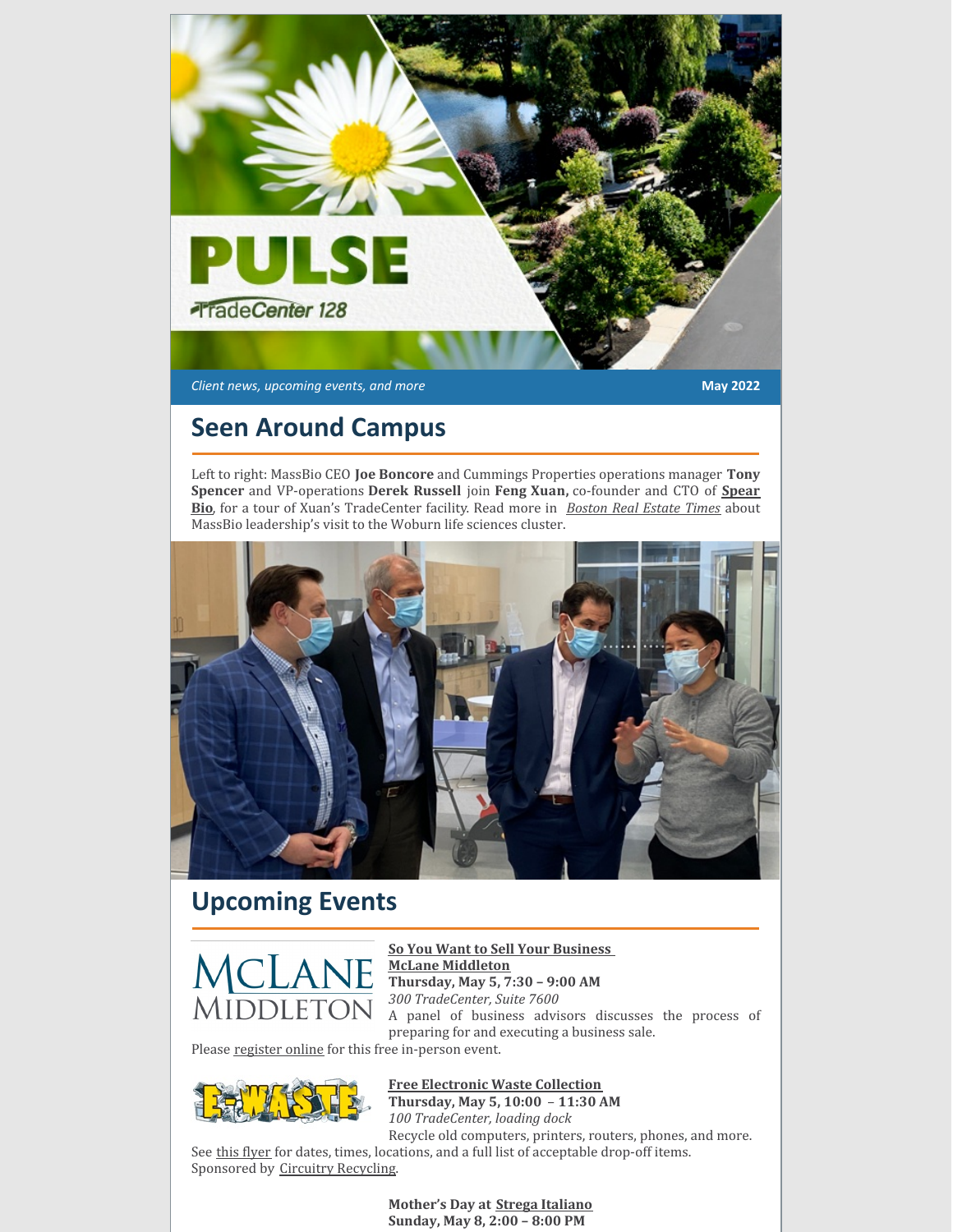![](_page_1_Picture_0.jpeg)

*400 TradeCenter, Suite 1900* Choose from the full dinner menu, and enjoy a complimentary dessert for mom. Reserve a table [online](https://stregaitaliano.com/locations/woburn/) or by phone at 781-933-3333.

![](_page_1_Picture_2.jpeg)

**[Summer](https://mymontessori.org/camp/) Camp 2022 My [Montessori](http://www.mymontessori.org/) Wednesday, July 6 – Friday, August 26** *100 TradeCenter, Suite 850* Enrollment is open for both summer camp and the 2022‑2023 school year. Learn more about individualized experiential learning at 781-333-4898 or

[mymontessori.org](https://mymontessori.org/).

#### **Congratulations**

![](_page_1_Picture_6.jpeg)

**Batavia [Biosciences](https://www.bataviabiosciences.com/)** recently joined vaccine experts from across the globe at World Vaccine Congress [Washington,](https://www.terrapinn.com/conference/world-vaccine-congress-washington/index.stm) a four-day knowledgesharing and networking conference held in Washington, DC. Head of R & D **Peter [Abbink](https://www.terrapinn.com/conference/world-vaccine-congress-washington/speaker-peter-ABBINK.stm)**, [Ph.D.](https://www.terrapinn.com/conference/world-vaccine-congress-washington/speaker-peter-ABBINK.stm) was among the industry leaders tapped to address the crowd, and Batavia garnered further recognition when it was honored with Best [Production/Process](https://www.bataviabiosciences.com/vie-award-best-process-development/) Development during the Vaccine Industry Excellence Awards show.

*Pictured, left to right: Batavia Biosciences team members Peter Abbink, Ph.D.; Bhushan Surve; Aaron Ogdahl; and Björn te Boekhorst.*

# **Cummings Buildings** *Power* **Charities**

# niversit

**A** New Academic Affiliate: Cummings Foundation has ramped up its support of workforce [development](https://www.rwu.edu/cummings-school) with a \$20 million pledge to Roger Williams University, of Rhode Island. This substantial multi-year commitment, the largest in

the University's history, will support progressive, multidisciplinary programming at the newly rededicated **Cummings School of [Architecture](https://www.cummingsfoundation.org/cummings-schools/index.html#architecture)** and **Cummings Institute for Real Estate**.

The program's specific relevance to the Cummings organization makes this partnership that much more exciting. **Learn more in Jon Chesto's feature story in** *The [Boston](https://www.bostonglobe.com/2022/04/06/business/cummings-foundation-pledges-20m-roger-williams-real-estate-school/?p1=BGSearch_Overlay_Results) Globe*.

![](_page_1_Picture_15.jpeg)

**A Center for Collaboration**: **Joyce** and **Bill Cummings** were delighted to gather with more than 100 friends and colleagues in Medford to celebrate the dedication of Tufts University's Joyce [Cummings](https://provost.tufts.edu/joyce-cummings-center/) Center. An impressive blend of form and function, the 150,000-square-foot building serves as a striking campus gateway and has rapidly become a popular site for

interdisciplinary learning, research, and collaboration. Joyce humbly acknowledged in her remarks, "While I don't think I'll ever get used to seeing my name connected with this building, I will forever be incredibly proud to be associated with the life-changing and life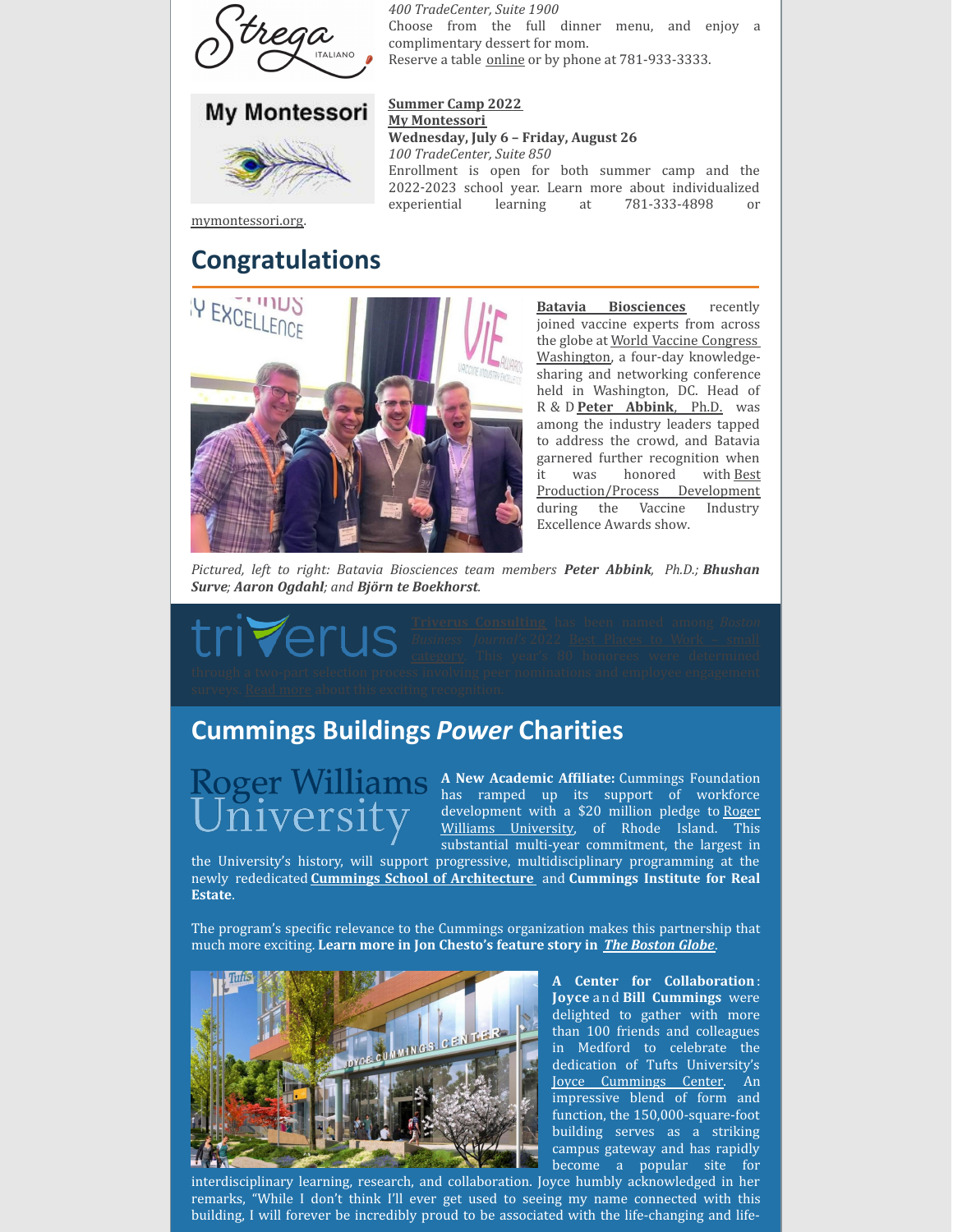enriching preparation that will take place inside it."

#### **Local News**

![](_page_2_Picture_2.jpeg)

**Celebrate Cinco de Mayo**: Join Woburn leasing client **[Medispa](http://woburnmedispa.com/) at Caring for All**, 800 West Cummings Park, Suite 2250, this **Thursday, May 5, from 5:30 to 8:30 PM** for a Cinco de Mayo [celebration](https://www.facebook.com/medispaatcaringforall/photos/a.1934762266542945/5458862277466242). Enjoy exciting raffles, EmSculpt Neo treatment demos, and refreshments as well as 20% off all

products, services, and gift certificates. Call 781-938-1888 or email [medispa.caringforall@gmail.com](mailto:medispa.caringforall@gmail.com) to RSVP.

![](_page_2_Picture_5.jpeg)

**Apply for a [Scholarship:](https://www.woburnchamber.org/) Woburn Chamber of Commerce** is accepting [applications](https://www.woburnchamber.org/woburn-business-association-scholarship/?mc_cid=746db9a7c6&mc_eid=894d3b4f5d) **through June 30** for its annual scholarship, which is awarded exclusively to an employee or the child of an

employee of a member business. If your firm does not appear [here](https://www.woburnchamber.org/members/#!directory), you may not be a member. Join [WCC](https://www.woburnchamber.org/get-involved/join/#account/join) today to take advantage of this valuable benefit.

# **Cummings in the News**

Some of the publications below may require a subscription. This list is intended to provide a general idea of the type of news coverage Cummings has garnered in recent weeks.

Jack Connors and Robert Keefe named Cummings [Foundation](https://insidecharity.org/2022/04/03/jack-connors-robert-keefe-named-cummings-foundation-trustees/) trustees *Inside Charity* – April 4, 2022

Benjamin Franklin Cummings Institute of [Technology](https://www.bostonglobe.com/2022/04/05/metro/move-benjamin-franklin-institute-reflects-broader-change-nubian-square/?event=event25) moves to Roxbury *The Boston Globe* – April 5, 2022

NorthEast Health Services leases 14,000 SF from [Cummings](https://nerej.com/northeast-health-services-leases-14-000-s-f-from-cummings-props) *New England Real Estate Journal –* April 15, 2022

MassBio leadership team visits [Cummings'](https://bostonrealestatetimes.com/massbio-leadership-team-visits-cummings-life-sciences-clusters/) life sciences clusters *Boston Real Estate Times* – April 20, 2022

President Aisha Francis, Ph.D. shares her vision for Benjamin Franklin Cummings Institute of Technology [\(timestamp](https://www.youtube.com/watch?v=kwI9rDG8t7c) 18:45) *GBH News "Greater Boston"* – April 21, 2022

Cummings [Foundation](https://philanthropynewsdigest.org/news/cummings-foundation-pledges-20-million-to-roger-williams-university) pledges \$20M to Roger Williams University *Philanthropy News Digest* – April 25, 2022

# **Friendly Reminders**

![](_page_2_Picture_17.jpeg)

**Don't Dent and Run:** Clients are asked to please be mindful of their surroundings when opening the car door after parking. Even when in a rush, it is important to look first to avoid damaging an adjacent car. Thank you for your consideration.

**Alarm System Registration:** Woburn businesses and residents with alarm systems are *required* by city ordinance to register with Woburn Police Department. A convenient online [form](https://www.woburnma.gov/government/police/alarm-systems-registration/) is available to simplify both initial registration and subsequent updates.

**Share the News:** We are pleased to publish client news and accomplishments in this newsletter. Leasing clients who have general interest stories announcing special events, promotions, awards, or business profiles, are invited to submit a single well-edited paragraph to [group@cummings.com](mailto:group@cummings.com). Please note that we may edit submissions for length and style.

![](_page_2_Picture_21.jpeg)

**Follow Us:** Check out Cummings Properties on social media to view fun photos and learn about special events and the latest Company news. Stay in the know by following us on **[Facebook](https://www.facebook.com/cummingsproperties/)**,

[Twitter,](https://twitter.com/cummingsdotcom) [Instagram](https://www.instagram.com/cummingsproperties/), and [LinkedIn](https://www.linkedin.com/company/cummings-properties).

**Upcoming Holiday:** Cummings Properties' offices will be closed **Monday, May 30**, in honor of **Memorial Day**.